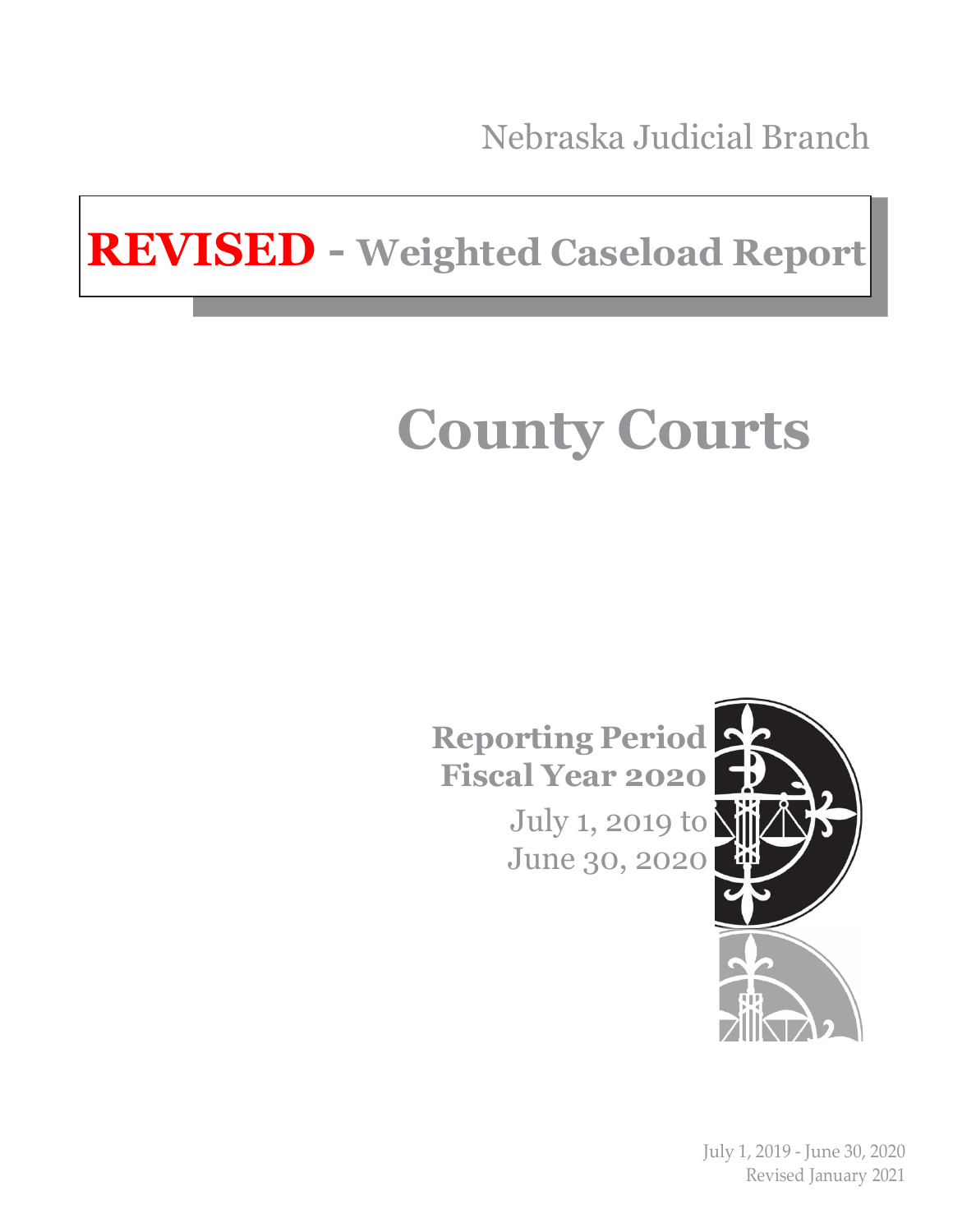## Reason for Revised Weighted Caseload Report – County Court (FY 2020)

After the *Weighted Caseload Report – County Court (FY 2020)* was published on the Nebraska Supreme Court website, the Nebraska State Court Administrator discovered a counting error regarding the number of 3A children. The error resulted from counting some children more than once. There was also a counting error involving adult problem-solving court cases. These counting errors caused the need for judges to be overestimated in some, but not all, judicial districts, as illustrated in the following table:

| County Court                      | <b>District</b> | <b>District</b> | <b>District</b> | <b>District</b> | <b>District</b> | <b>District</b> | <b>District</b> | <b>District</b> | <b>District</b> | <b>District</b> | <b>District</b> | <b>District</b> |
|-----------------------------------|-----------------|-----------------|-----------------|-----------------|-----------------|-----------------|-----------------|-----------------|-----------------|-----------------|-----------------|-----------------|
|                                   |                 |                 |                 |                 |                 |                 |                 |                 |                 | 10              | ᆠ               | 12              |
| Need for Judges (as               | 3.21            | 3.80            | 7.20            | 13.64           | 4.29            | 3.51            | 3.07            | 1.99            | 4.46            | 3.05            | 5.66            | 4.00            |
| originally reported)              |                 |                 |                 |                 |                 |                 |                 |                 |                 |                 |                 |                 |
| Need for Judges<br><b>CORRECT</b> | 2.79            | 3.41            | 6.96            | 13.45           | 4.29            | 3.51            | 2.75            | 1.94            | 4.46            | 2.98            | 5.41            | 4.39            |

The issues that caused the overcounting have been corrected, and the Nebraska State Court Administrator is publishing this *REVISED Weighted Caseload Report – County Court (FY 2020)* to correct the errors contained in the original report.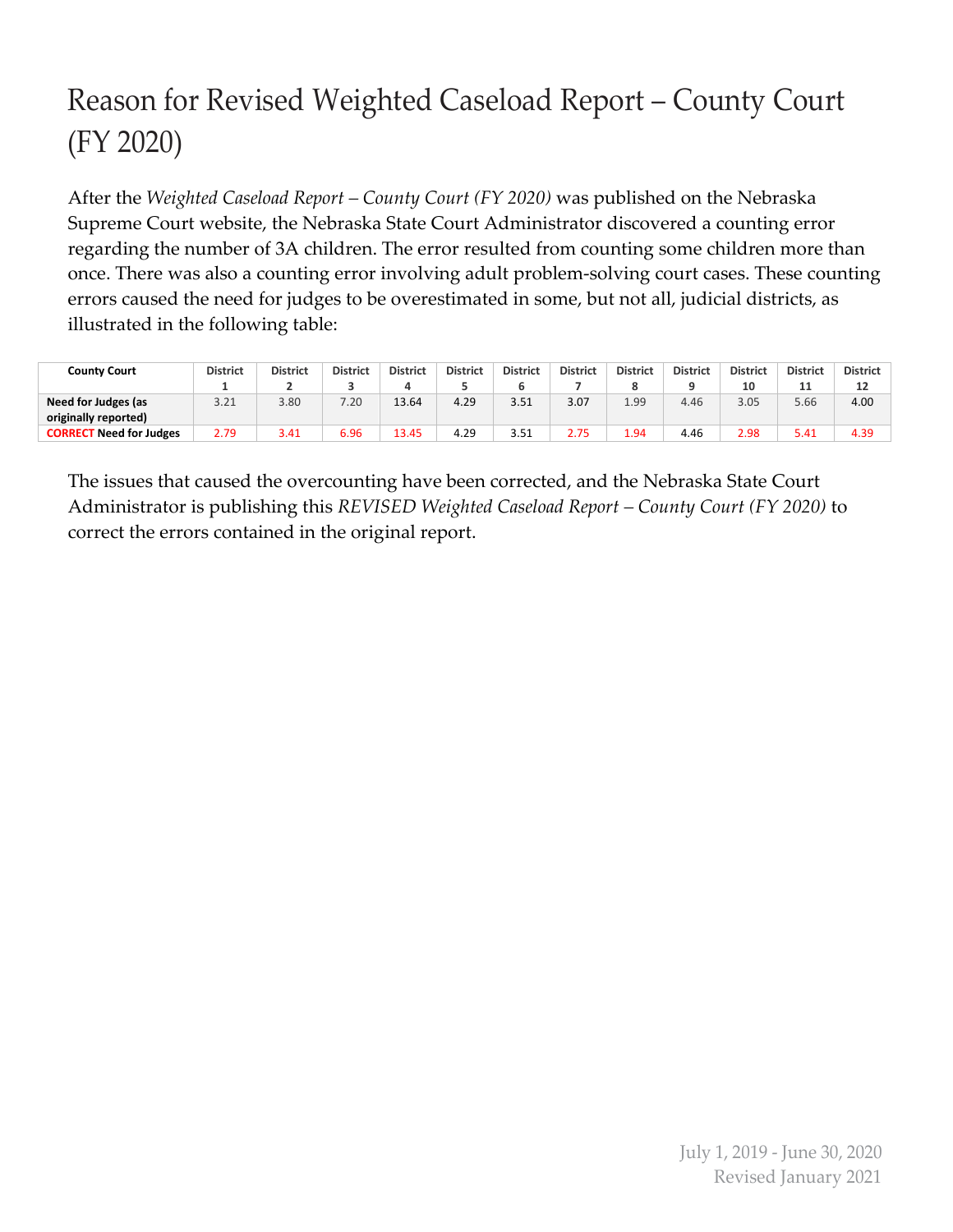#### **Table of Contents**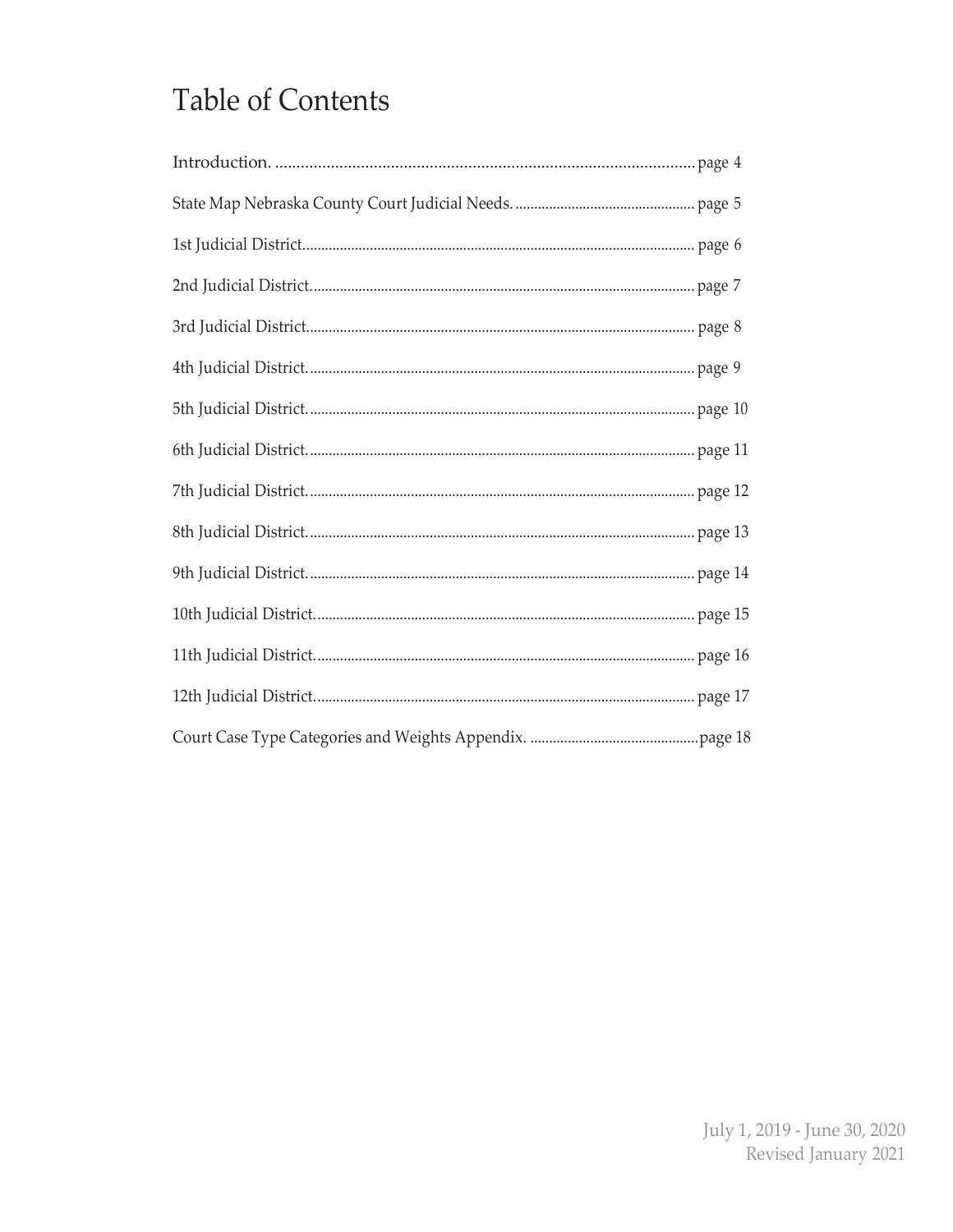#### Nebraska County Courts Weighted Caseload Report - REVISED

Nebraska has a county court in each of its 93 counties, organized into 12 Judicial Districts. Pursuant to Neb. Rev. Stat. § 24-503, the Legislature determines the number of county court judges who serve in each judicial district, and the geographic boundaries of each judicial district. An objective assessment of judicial workload allows informed decisions about district boundaries and the number of judges needed to timely resolve the cases in each judicial district.

To assist in evaluating judicial workloads, Neb. Rev. Stat. § 24-1007(1) requires the Nebraska Administrative Office of the Courts and Probation (AOCP) to compile judicial workload statistics based on caseload numbers weighted by category of case. These weighted caseload statistics are used by the Judicial Branch, the Judicial Resources Commission, and the Legislature to evaluate judicial need, and guide decisions and recommendations on how best to allocate judicial resources across the state.

To ensure the validity, uniformity and accuracy of the AOCP's judicial workload statistics, a statewide judicial time study was conducted in 2019-2020 under the direction and leadership of the National Center for State Courts. For a full description of the judicial time study and the recommended weighting methodology and standards, see *Nebraska Judicial Workload Assessment Final Report* (October 2020) on the Nebraska Supreme Court Website. Because this Weighted Caseload Report utilizes the methodology and standards from the 2020 workload assessment, direct comparison to archived reports is not recommended.

No quantitative judicial workload assessment method, including the weighted caseload method, can determine the exact number of judges needed within each judicial district. But weighted caseload statistics can approximate the number of judges needed to handle the current caseload in each judicial district. When weighted caseload statistics are examined in conjunction with other important influencing factors it provides an objective and standardized way to assess judicial need and to fairly allocate judicial resources among judicial districts.



#### **Corey R. Steel | Nebraska State Court Administrator Nebraska Supreme Court Administrative Office of the Courts & Probation**

Rm. 1213 State Capitol | P.O. Box 98910 | Lincoln, NE 68509 T 402.471.3730 | F 402.471.2197 [www.supremecourt.ne.gov](http://www.supremecourt.ne.gov/)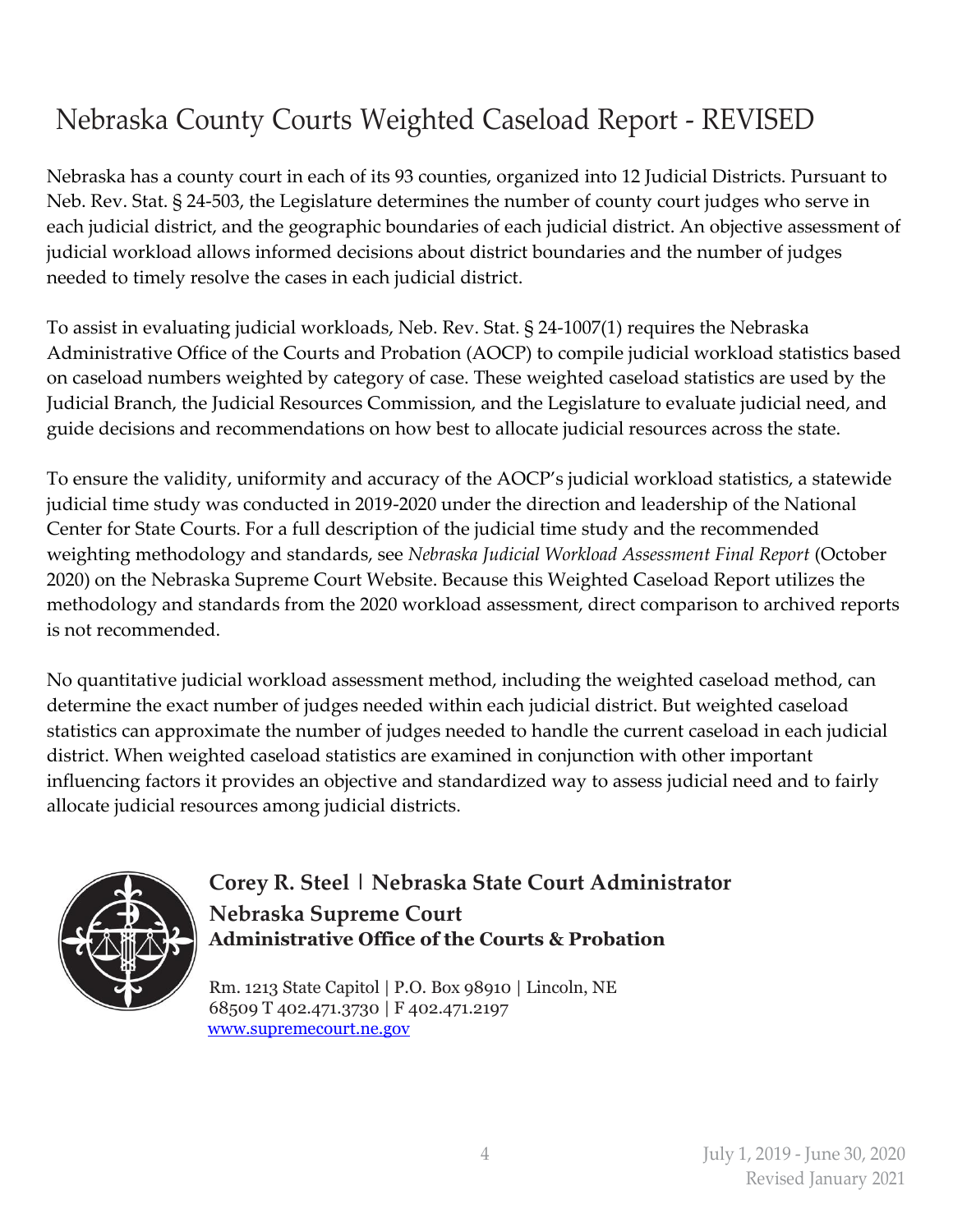#### Nebraska County Court Judicial Needs

Fiscal Year 2020 (July 1, 2019 - June 30, 2020)



Differences between the total County Court Need for Judges and the sum of individual counties is due to rounding to the nearest one-hundredth.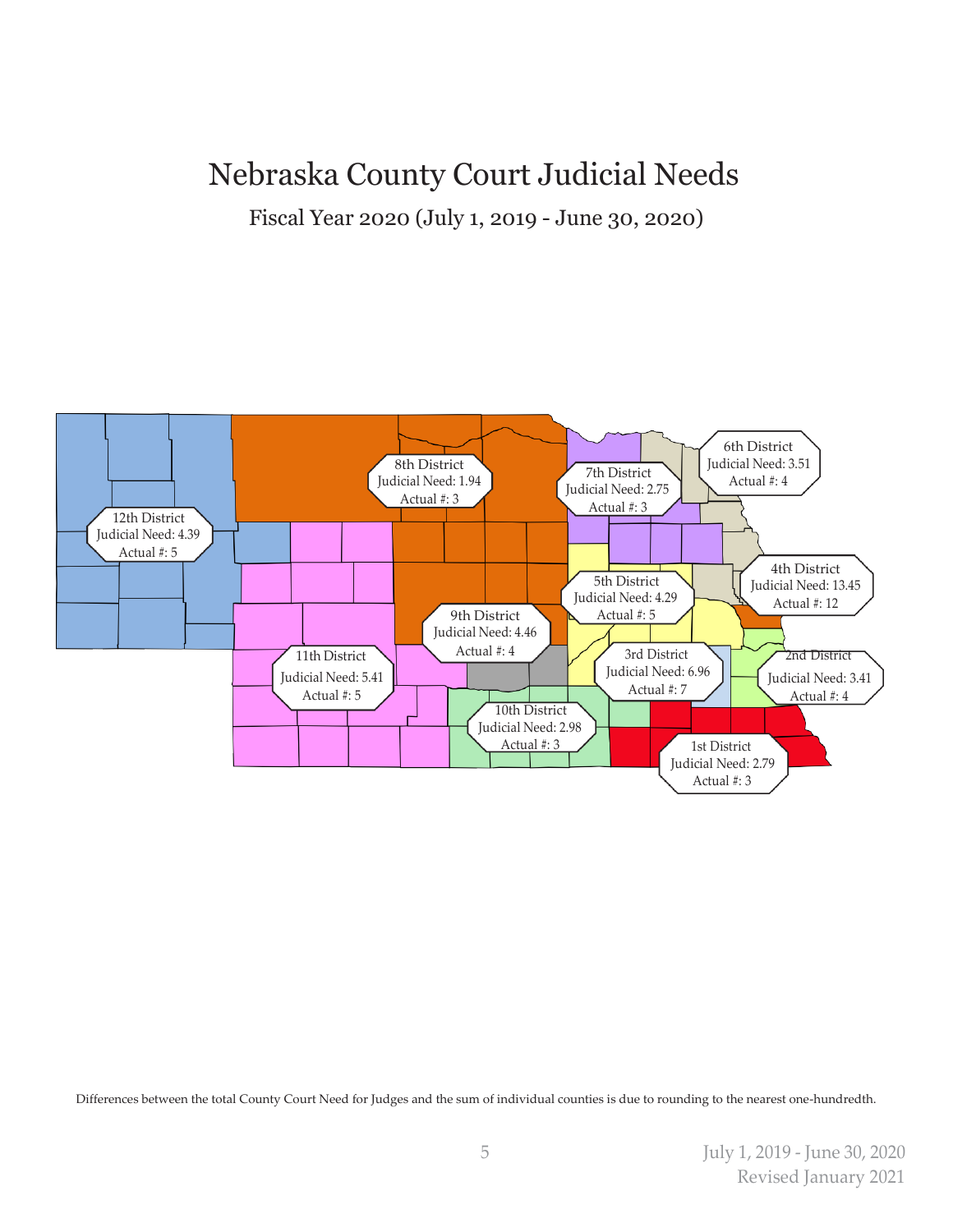#### Weighted Caseload Report 1st Judicial District - County Court

County court need for judges: 2.79 Current number of judges: 3 Workload per judge: 0.93



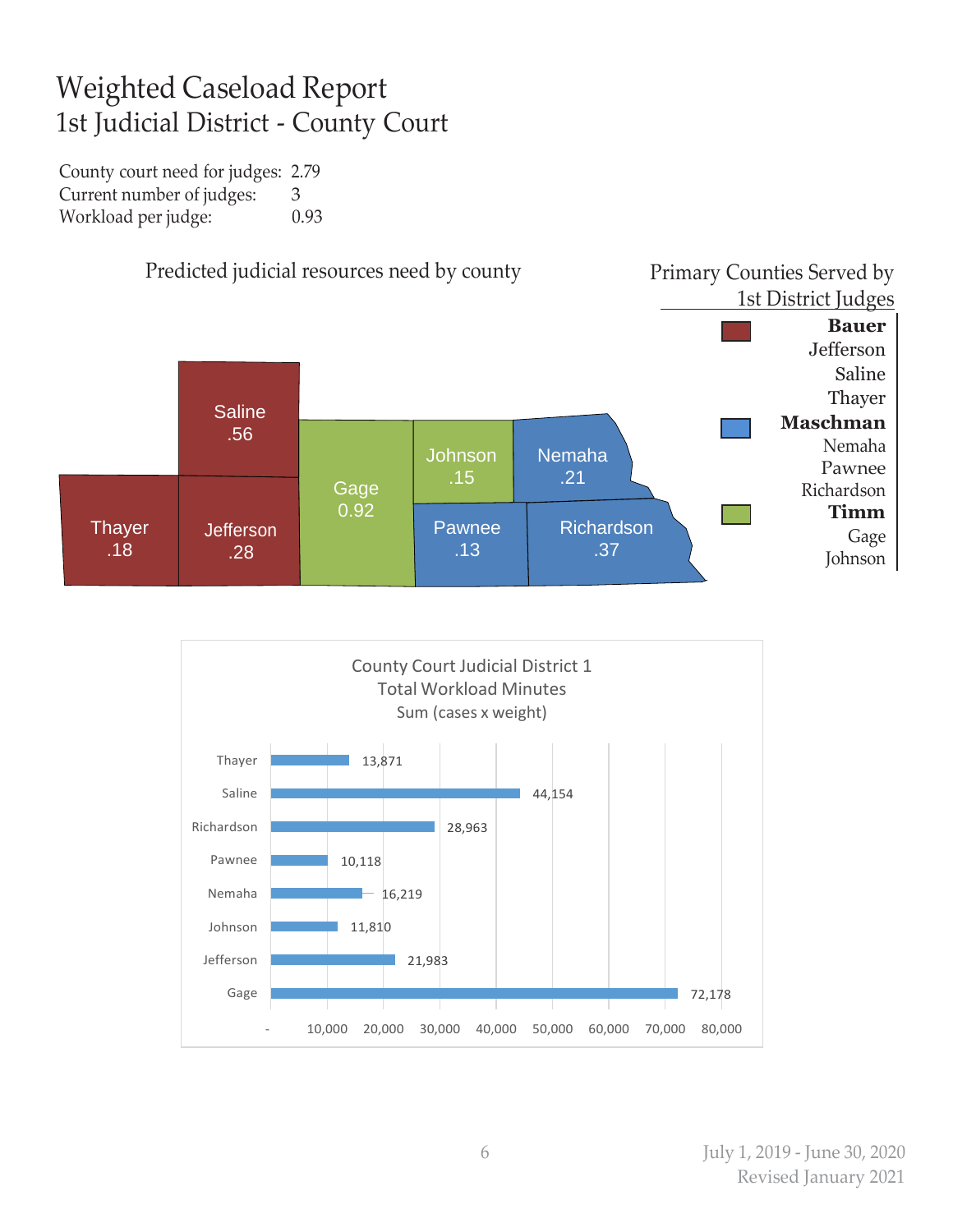#### Weighted Caseload Report 2nd Judicial District - County Court

County court need for judges: 3.41 Current number of judges: 4 Workload per judge: 0.85



\*Sarpy County Juvenile Judge Robert O'Neal hears all Otoe County Juvenile Cases. Sarpy County Juvenile Judge Lawrence D. Gendler hears all Cass County Juvenile Cases.

(Juvenile cases have been removed from Otoe and Cass County weighted cases and added to Sarpy County weighted cases.)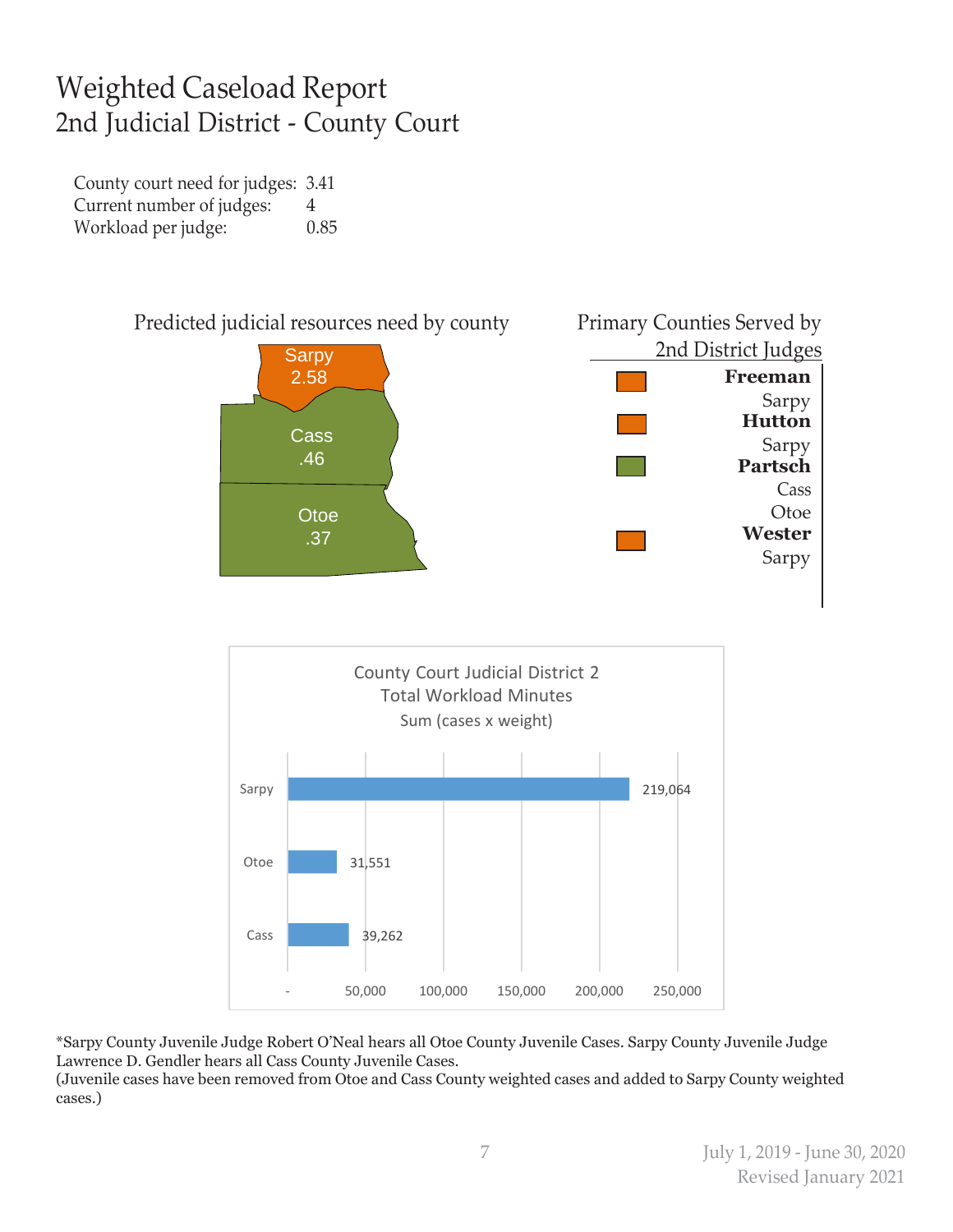#### Weighted Caseload Report 3rd Judicial District - County Court

County court need for judges: 6.96 Current number of judges: 7 Workload per judge: 0.99



2,642

2,000 4,000 6,000 8,000 10,00012,00014,00016,00018,00020,000

349

П

Felony

Protection Orders (from District Ct)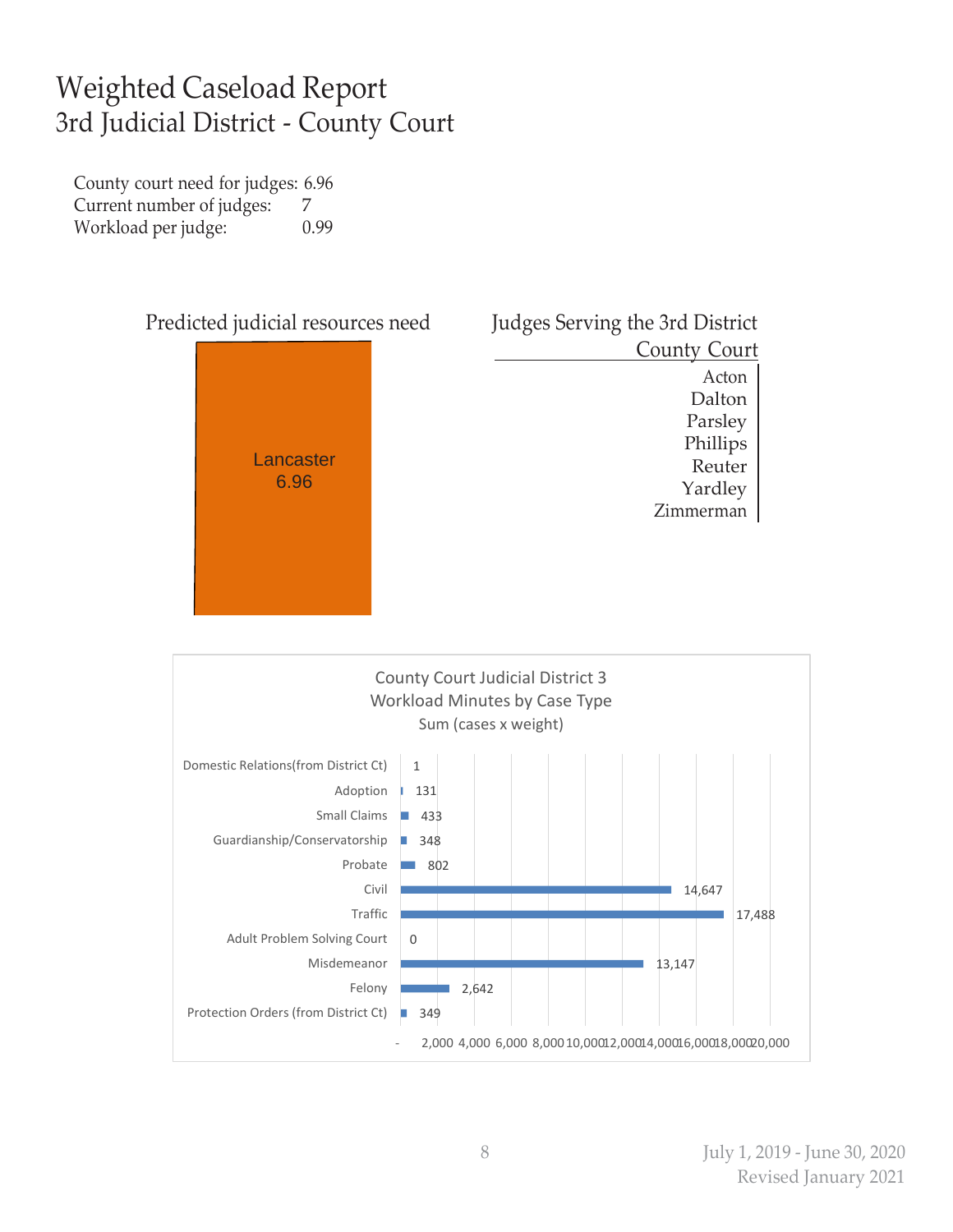## Weighted Caseload Report 4th Judicial District - County Court

County court need for judges: 13.45 Current number of judges: 12 Workload per judge: 1.12



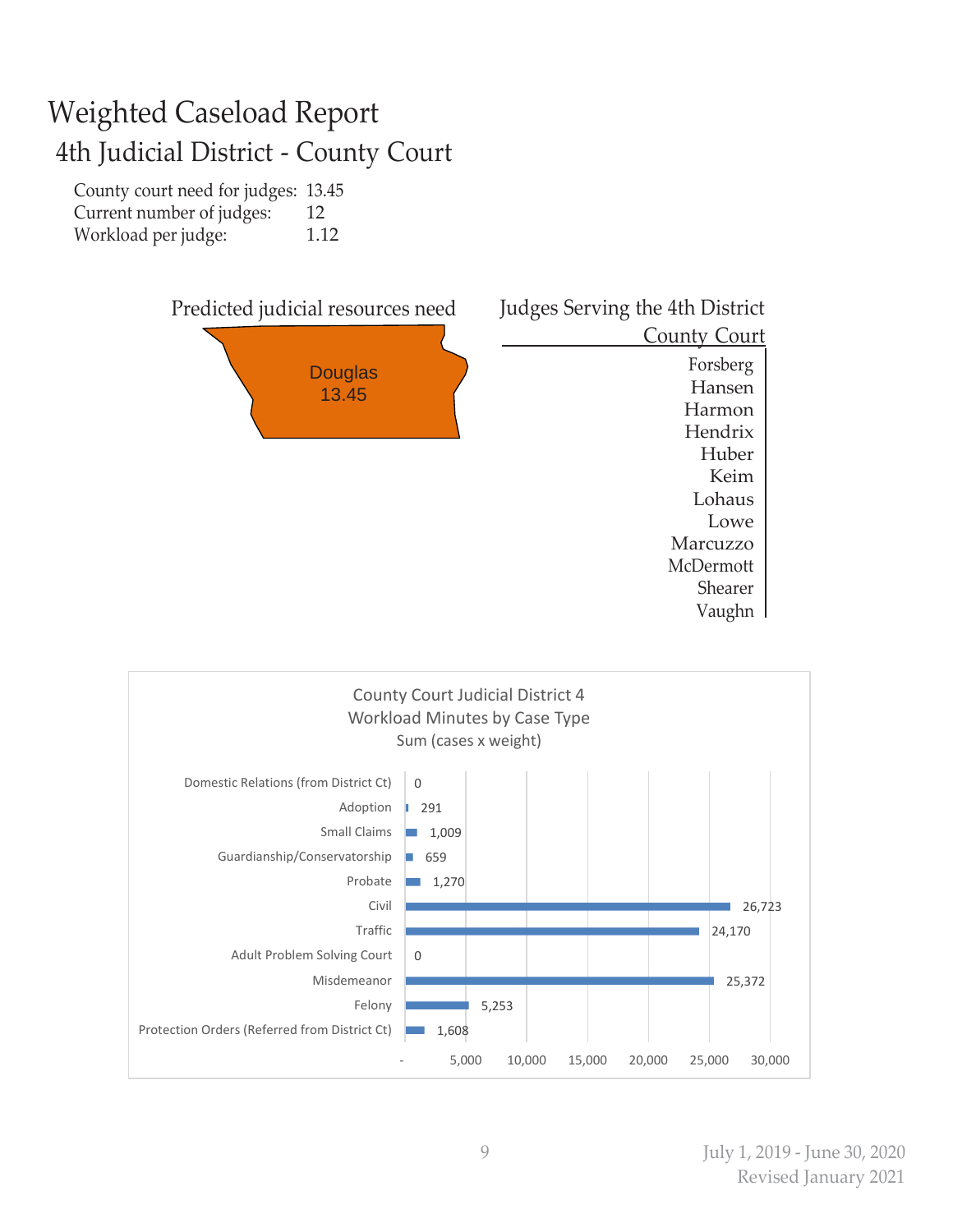#### Weighted Caseload Report 5th Judicial District - County Court

County court need for judges: 4.29 Current number of judges: 5 Workload per judge: 0.86



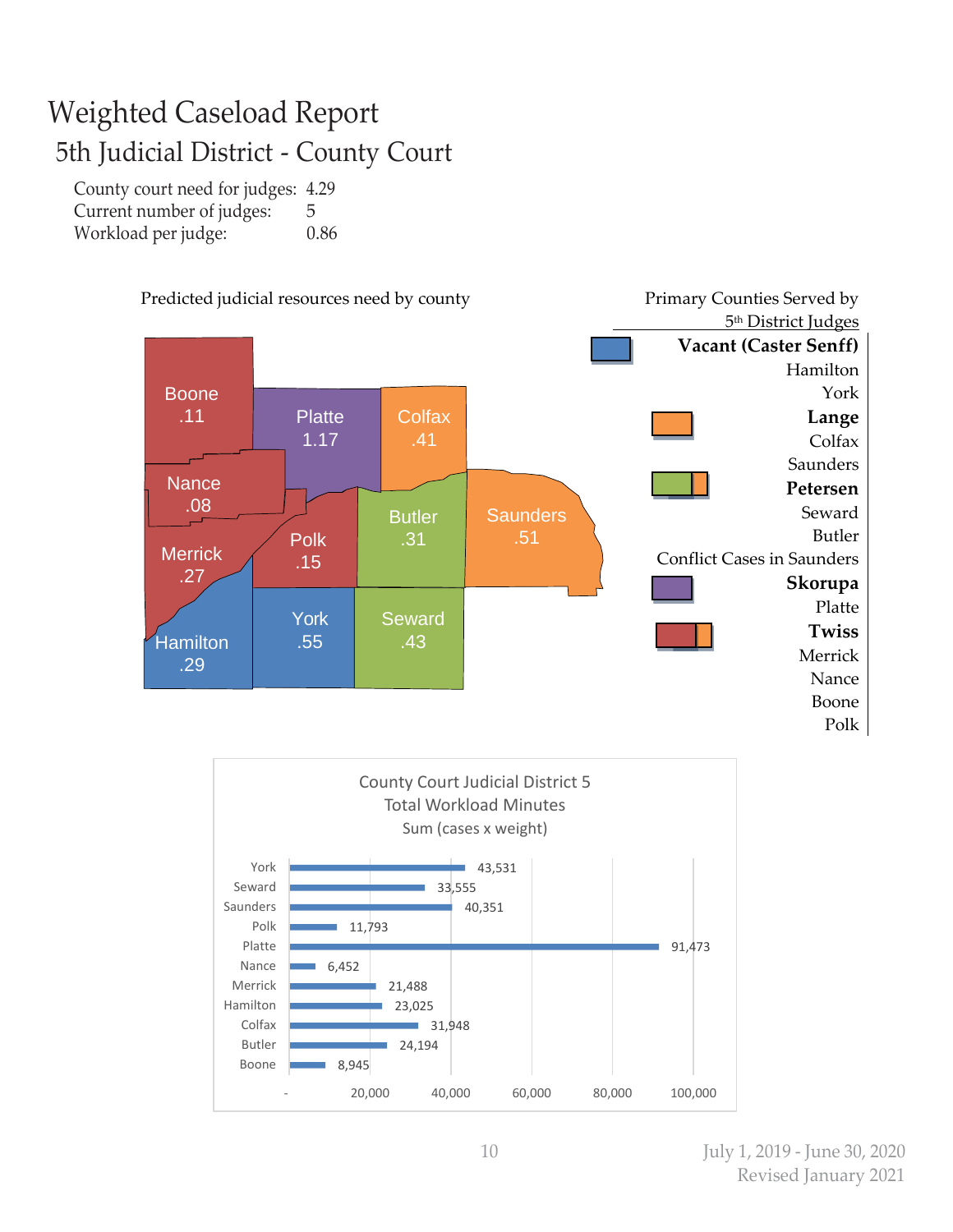## Weighted Caseload Report 6th Judicial District - County Court

County court need for judges: 3.51 Current number of judges: 4 Workload per judge: 0.88



11 July 1, 2019 - June 30, 2020 Revised January 2021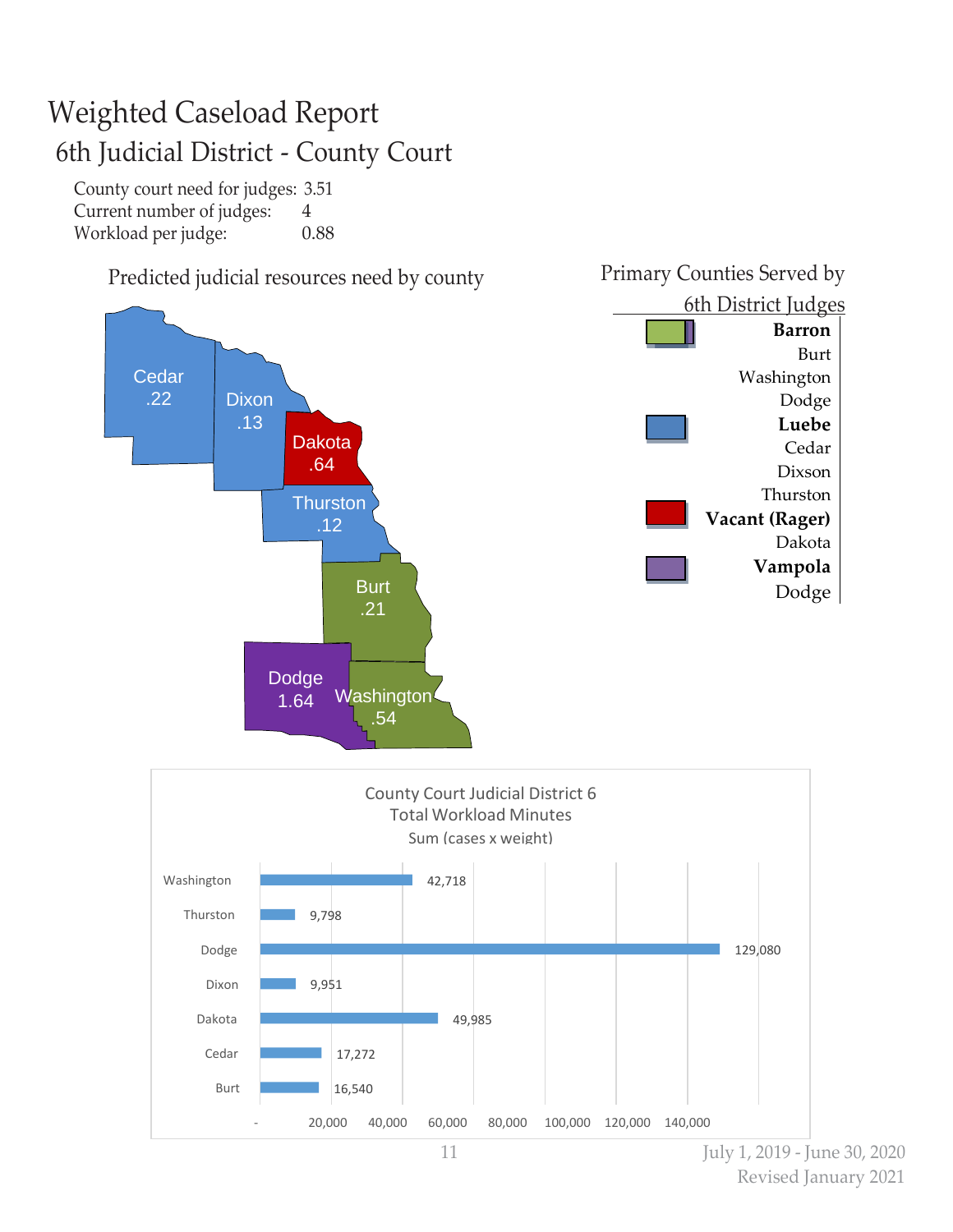## Weighted Caseload Report 7th Judicial District - County Court

County court need for judges: 2.75 Current number of judges: 3 Workload per judge: 0.92





12 July 1, 2019 - June 30, 2020 Revised January 2021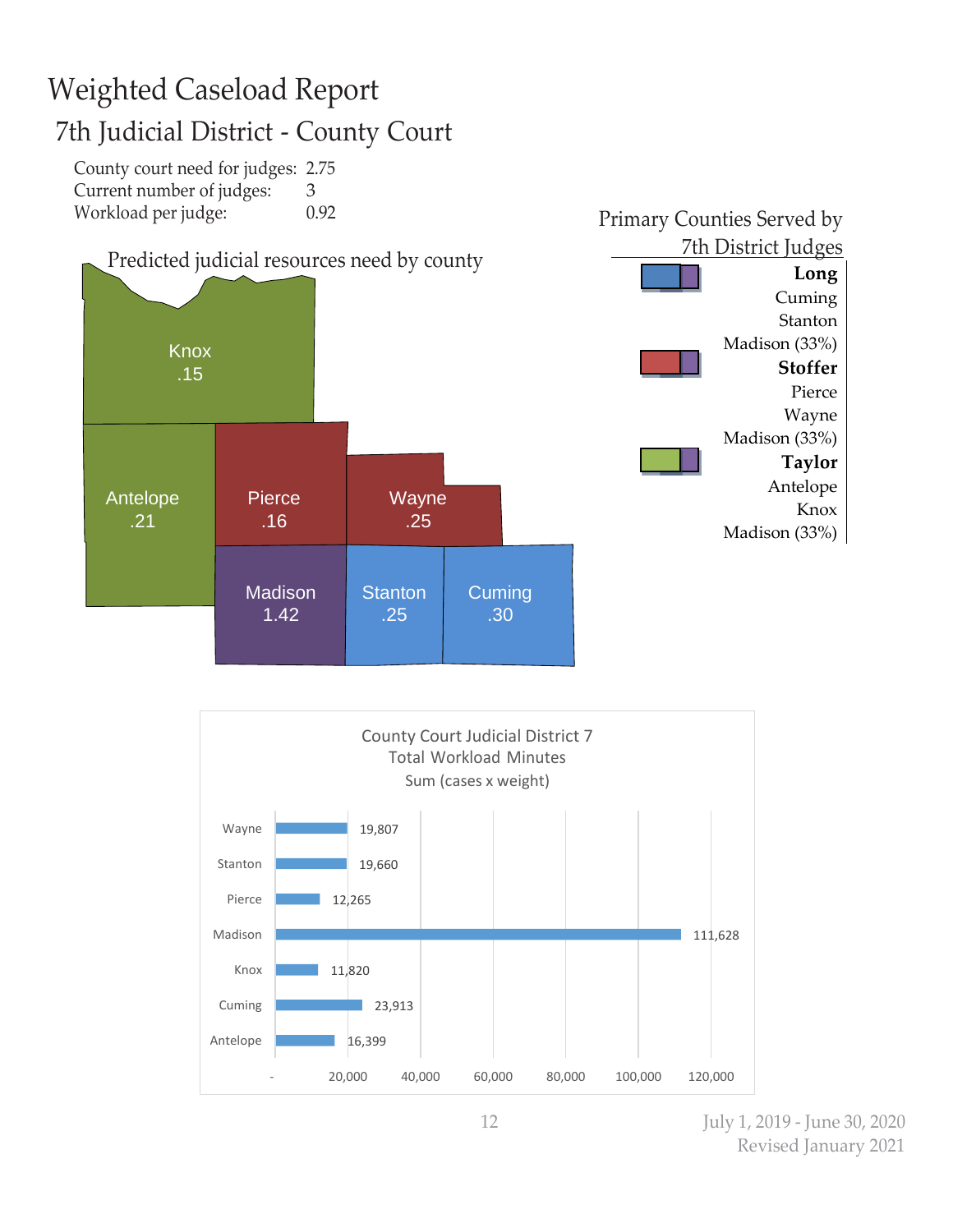#### Weighted Caseload Report 8th Judicial District - County Court

County court need for judges: 1.94 Current number of judges: 3 Workload per judge: 0.65

#### Predicted judicial resources need by county Primary Counties Served by

8th District Judges



Revised January 2021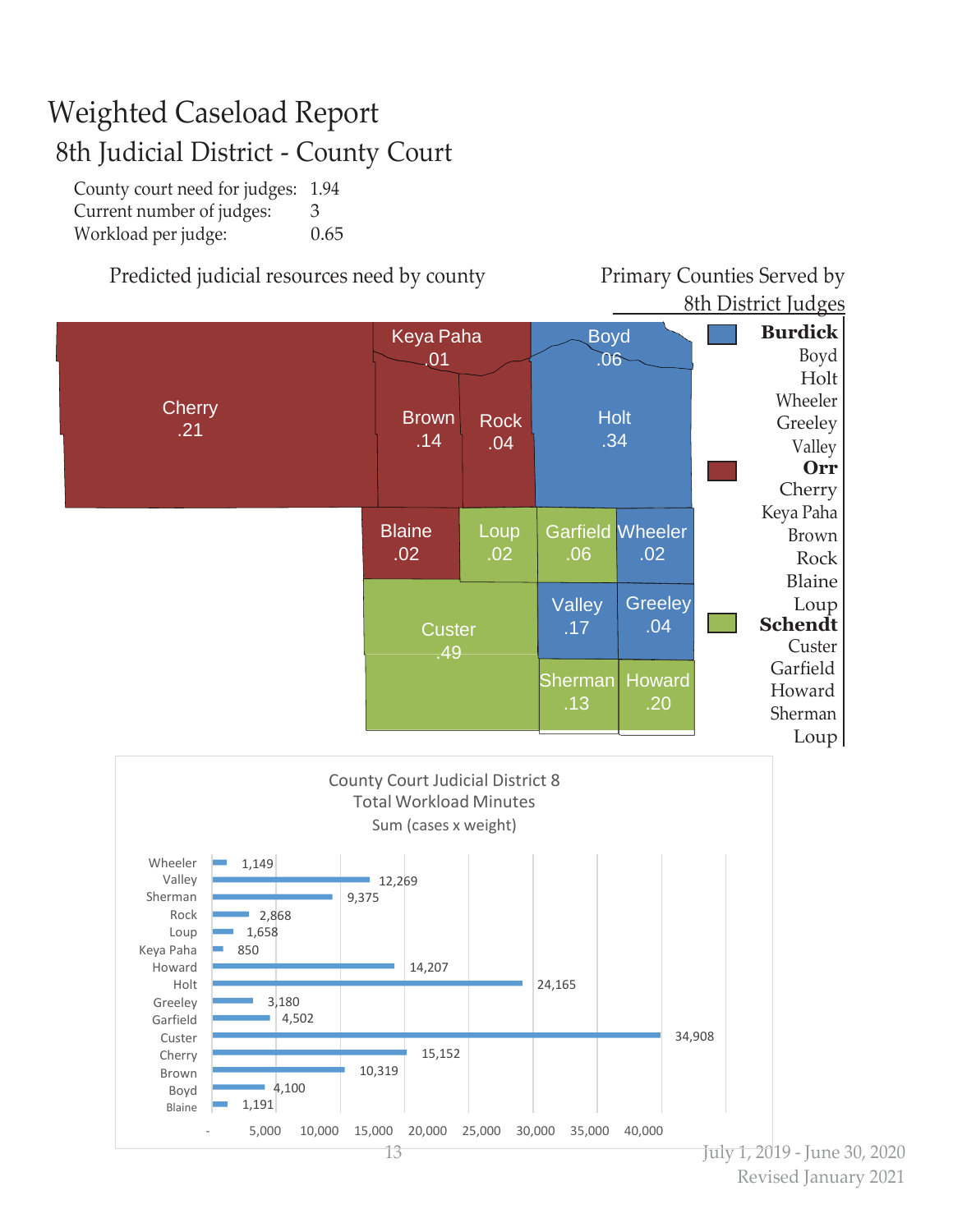#### Weighted Caseload Report 9th Judicial District - County Court

County court need for judges: 4.46 Current number of judges: 4 Workload per judge: 1.12



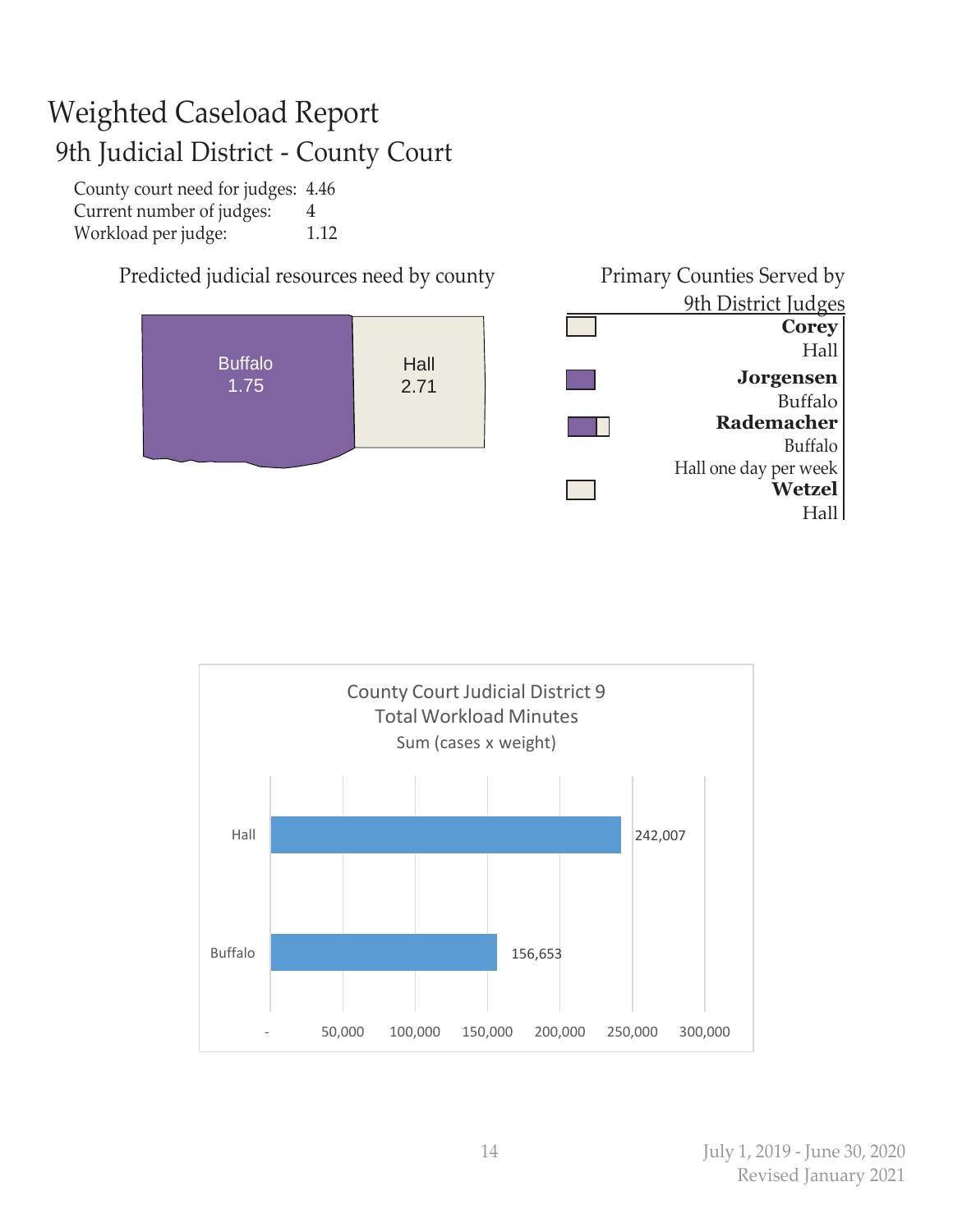#### Weighted Caseload Report 10th Judicial District - County Court

County court need for judges: 2.98 Current number of judges: 3 Workload per judge: 0.99

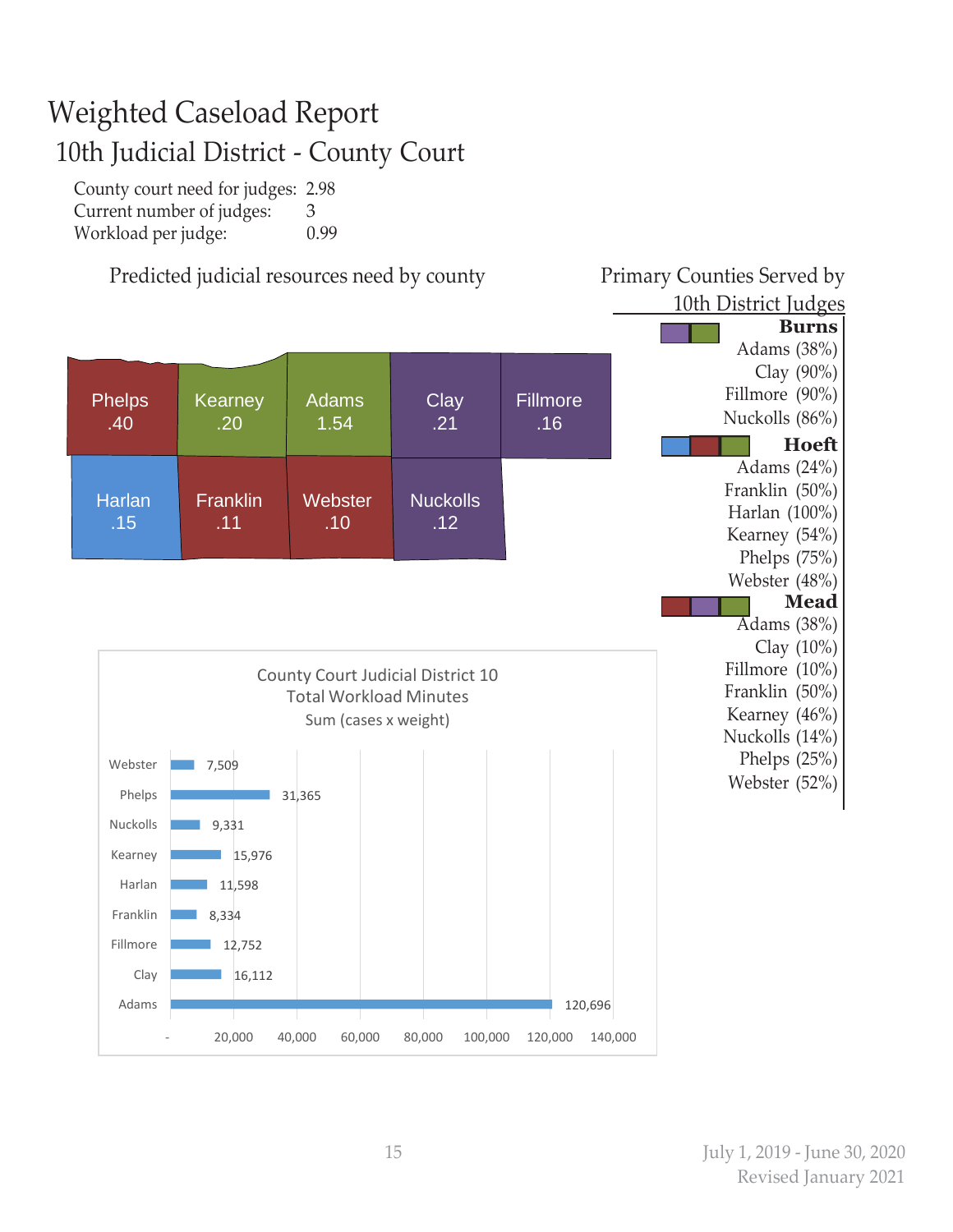### Weighted Caseload Report 11th Judicial District - County Court

County court need for judges: 5.41 Current number of judges: 5 Workload per judge: 1.08

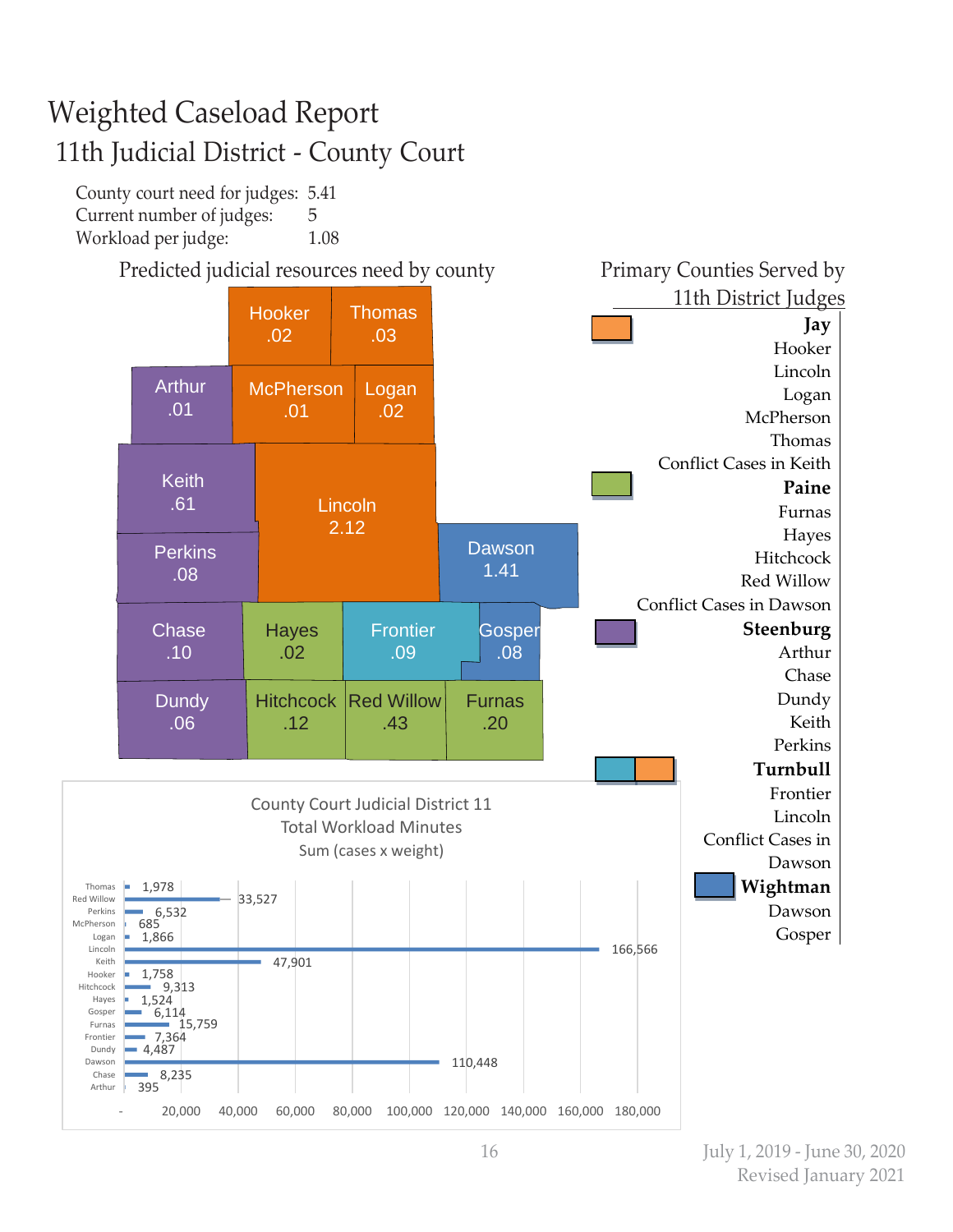## Weighted Caseload Report 12th Judicial District - County Court

County court need for judges: 4.39 Current number of judges: 5 Workload per judge: 0.88